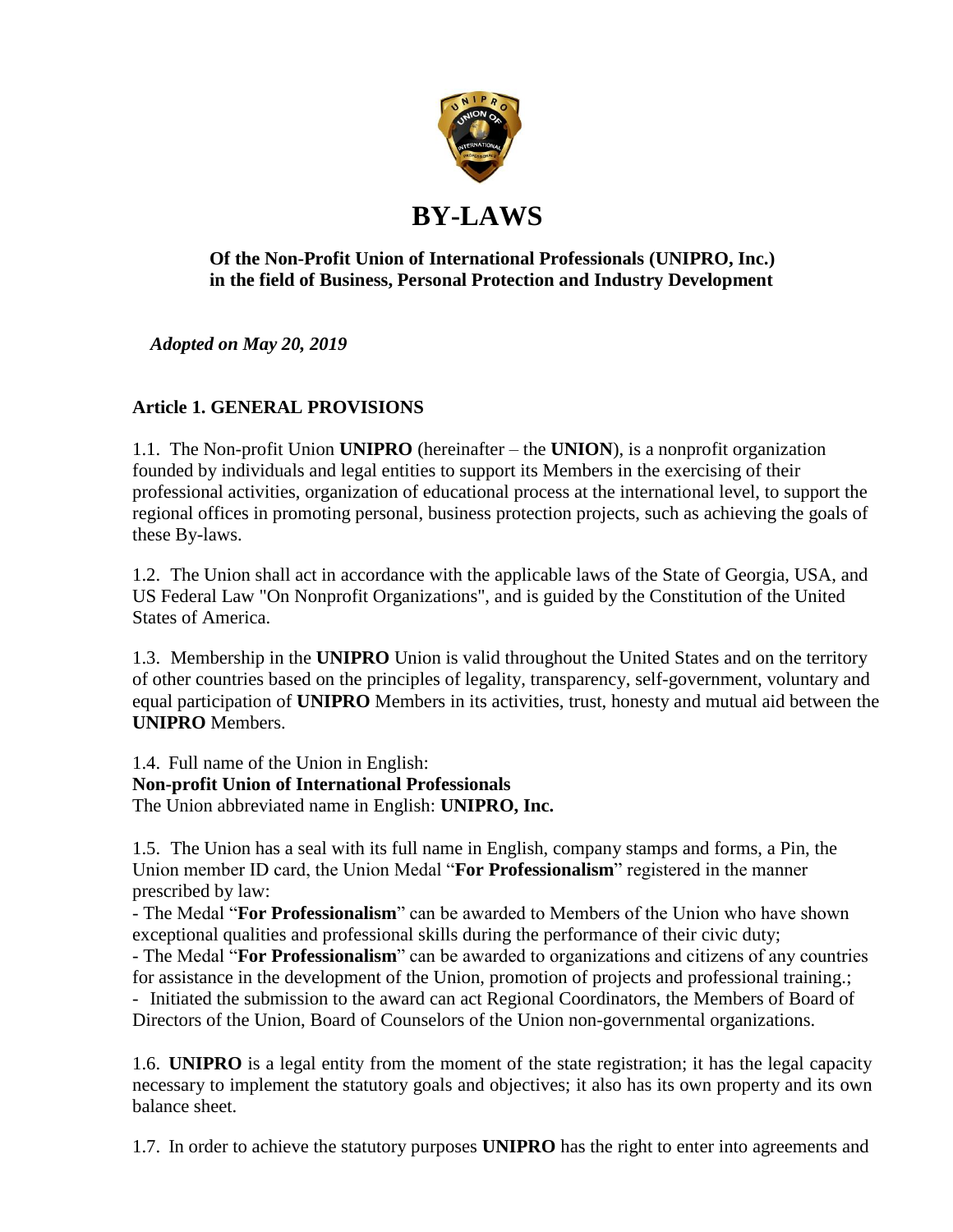perform other transaction, to acquire property and non-property rights, sue and be sued in a court, arbitration court and arbitral tribunal.

1.8. **UNIPRO** is responsible for its obligations on all its property, which may be subject to seizure under the US law. **UNIPRO** is not liable for the obligations of the United States and its Members. The United States is not liable for the obligations of **UNIPRO**.

1.9. **UNIPRO** establishes business relationships with US and foreign governmental, public, commercial, non-profit, and other bodies and organizations, as well as US and other foreign citizens, takes part in the joint activities aimed at the implementation of statutory objectives, enters into international and other organizations and collaborates with them to the extent permitted by paragraph 1.1 hereof.

1.10. The Union is located at (**UNIPRO Headquarters**) 5881 Sentinal Walk Court, Norcross, GA 30093, USA.

1.11. A **PROFESSIONAL** is a citizen of the United States or another country, registered as an individual entrepreneur, who has received a license to carry out private activities in the manner prescribed by law and provides services provided for by the legislation of the country that issued the license.

1.12. **ASSOCIATION OF PROFESSIONALS** is the organization in the United States or another country registered as a commercial or non-profit entity in accordance with the law and having a duly issued license to carry out activities and/or offer services provided by the legislation of the issuing state.

# **Article 2. OBJECTIVES AND ACTIVITIES**

#### 2.1. The objectives of **UNIPRO** are:

- creation of an international database of **UNIPRO** professionals, development of cooperation between the Union Members and coordination of their activities;

- protection of rights and legal interests of **UNIPRO** Members, helping them to improve their performance and promotion of projects aimed at ensuring personal, business protection and industry development;

- encouraging the Members to share their market experience and useful information; promotion of the Union Members' activities in the labor markets;empowerment of each Union member to promote the services provided outside their own territory (city, country), including customer base growth at the international level;- enhancing the prestige of the professions and the image of each member of the Union through the expansion of the UNIPRO fields of action and its representation at the regional and international level;

2.2. Production and issuing of periodicals, reference books, textbooks and materials; organization of workshops and conferences, national and international forums on the Union Members current problems, with the aim to raise the specialists' professional level and promoting practical applications of scientific knowledge in the area of their activities;

- organization of education and training for the UNIPRO Members**;**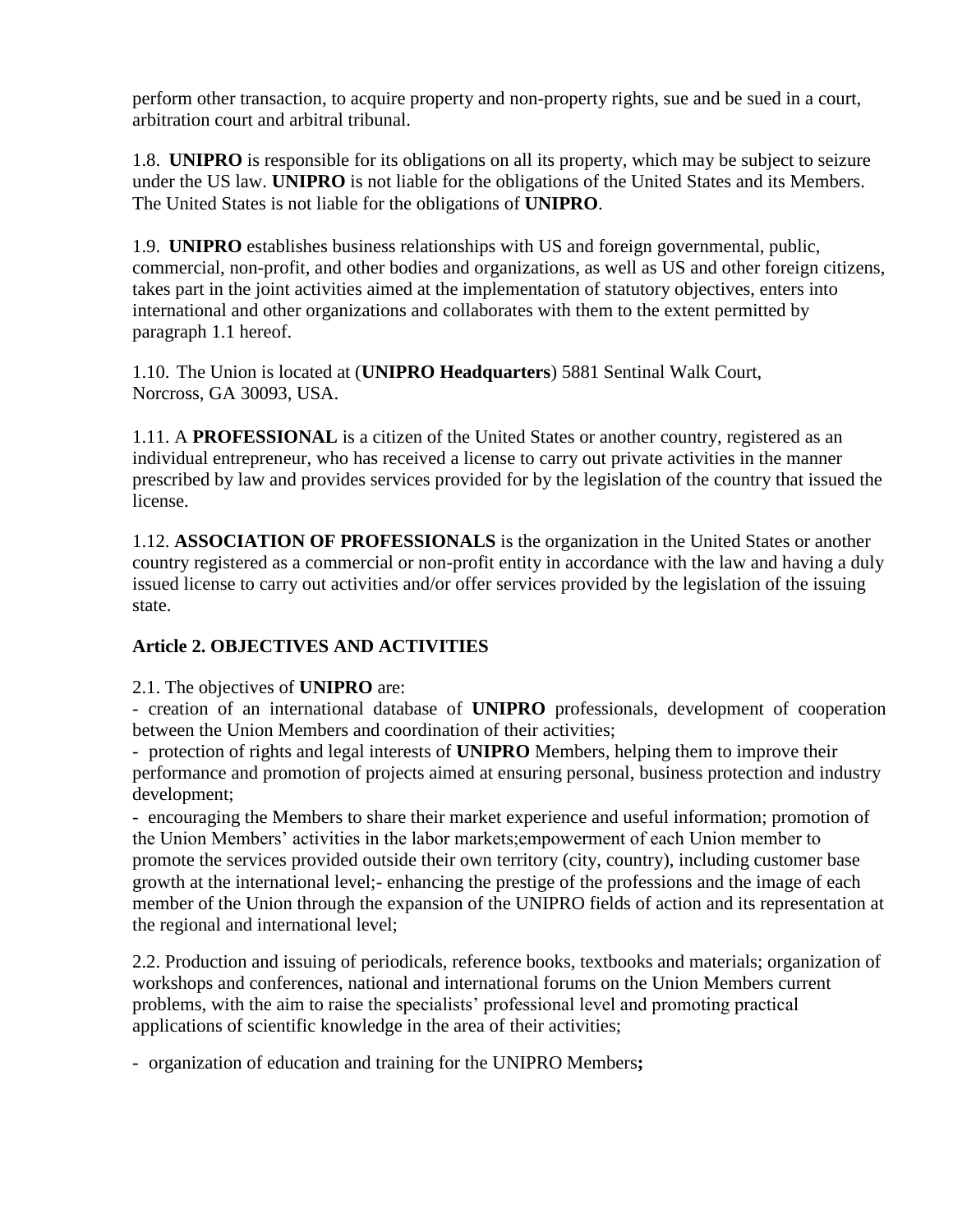- collecting and processing information; organizing the rapid exchange of information between Members of the Union.

- collecting and processing information; organizing the rapid exchange of information between Members of the Union.

2.3. If any kind of activity requires a license or special permission, such activity is carried out after the receipt of a license or permit.

# **Article 3. UNIPRO MEMBERS, THEIR RIGHTS AND DUTIES**

3.1. Union Members are individuals and legal entities (conducting professional activities) under US law, as well as foreign individuals and legal entities that share the goals and objectives of the Union and join the Union in the manner prescribed by these By-laws.

3.2. When joining to the Union, its Members maintain their economic independence and rights of a legal entity; they do not change the form of ownership and name.

3.3. Entry into the Union's Membership confirms the Member's intention and consent to co-ordinate their activities with other Members of the Union in accordance with these By-laws.

3.4. Timely and full payment of payment of contributions to the Union is an indispensable condition for Membership in the Union. The contributions to the Union include the admission fees and Membership dues.

3.5. Admission to the Union is made on the basis of an application. The application is compiled in the form approved by the President of the Union. Together with an application to join the person is at least 2 recommendations from Member States, Resume, Application for Database Professionals, Non-Disclosure Agreement. Any other information to confirm the professional level. The reception is preceded by verification of the personal data of the candidate or organization, which is carried out at the expense of the applicant.

3.6. Individuals or entities submitting an application recognizes that in accordance with the provisions of the By-laws, they accept all the obligations arising therefrom, and will fulfill them after joining the Union.

3.7. Following consideration of the application by the Board of Directors of the Union one of the following decisions shall be made:

- To admit the professional or Association to the Union;

- To postpone the admission of the professional or Association to the Union for a specified period before obtaining additional information;

- To reject the professional or Association admission to the Union in writing, with the reasons of rejection.

A Professional or Association shall be considered accepted to the Union from the moment when the decision is made by the Board of Directors of the Union.

3.8. Upon admission to the Union an individual will be sent a welcome letter by e-mail and an invoice to pay the admission and membership fees. The admission and membership fees shall be paid within ten (10) days after receipt of the invoice.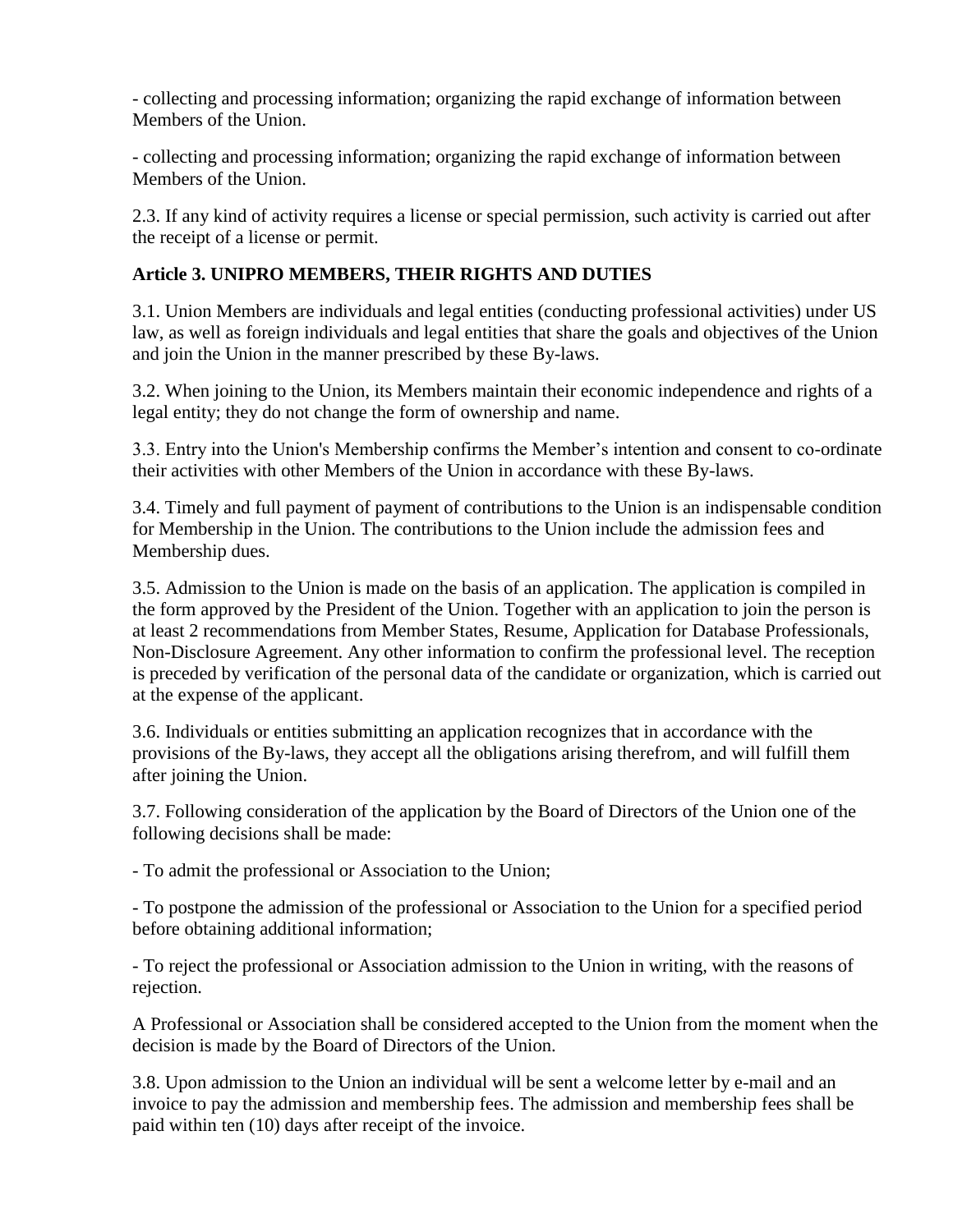3.9. In case of refusal to join the Union, an individual will be sent an e-mail indicating the reasons for refusal. The deadline for sending this letter is 10 (ten) days from the date of the decision. After the elimination of the causes of failure of the person shall be entitled to re-apply for Membership in the Union.

3.10. Information about individuals and organizations admitted to the Union may be published on the Union's official Internet resource.

3.11. Union Members have the right:

- To receive the information provided by the Union to fulfill its objectives;

- to use the services provided by the Union in the course of its activities referred to in Article 2 of these By-laws on a priority basis;

- To participate in the management of the Union;

- To propose new items for inclusion in the agenda of the meetings of the Board of Directors of the Union and the Regional Coordinating Council, including any changes of these By-laws;

- To propose draft projects to improve the functioning of the Union and the regional Coordinators;

- To participate in managing the activities of the regional Coordinators and the Union;

- To receive information about the activities of the Union upon a written request addressed to the President (the President shall provide the requested information or issue a reasoned refusal in writing within ten days of receipt of the said request);

- to revoke their Membership in the Union at their discretion on the basis of a written application submitted to the Board of Directors of the Union through the regional Coordinator;

- To withdraw their Membership in the Union at any time.

3.12. Union Members shall have the following obligations:

- to pay Membership fees in the manner and amount established by the annual meeting of the Board of Directors of the Union;

- Not to disclose confidential information and information constituting a trade secret, about the Union's activities;

- To comply with the provisions of these By-laws, the current legislation of the state, as well as the internal documents of the Union;

- To fulfill the undertaken obligations in relation to the Union in the prescribed manner;

- To support the implementation of the Union's objectives.

3.13. In case of any disputes and disagreements between Members of the Union, these disputes should be resolved primarily through timely negotiations and consultations among the involved Members of the Union with a view to finding a solution acceptable to all parties concerned. If a compromise is not reached, then the issue should be brought before the Arbitral tribunal of the Union with the participation of the stakeholders.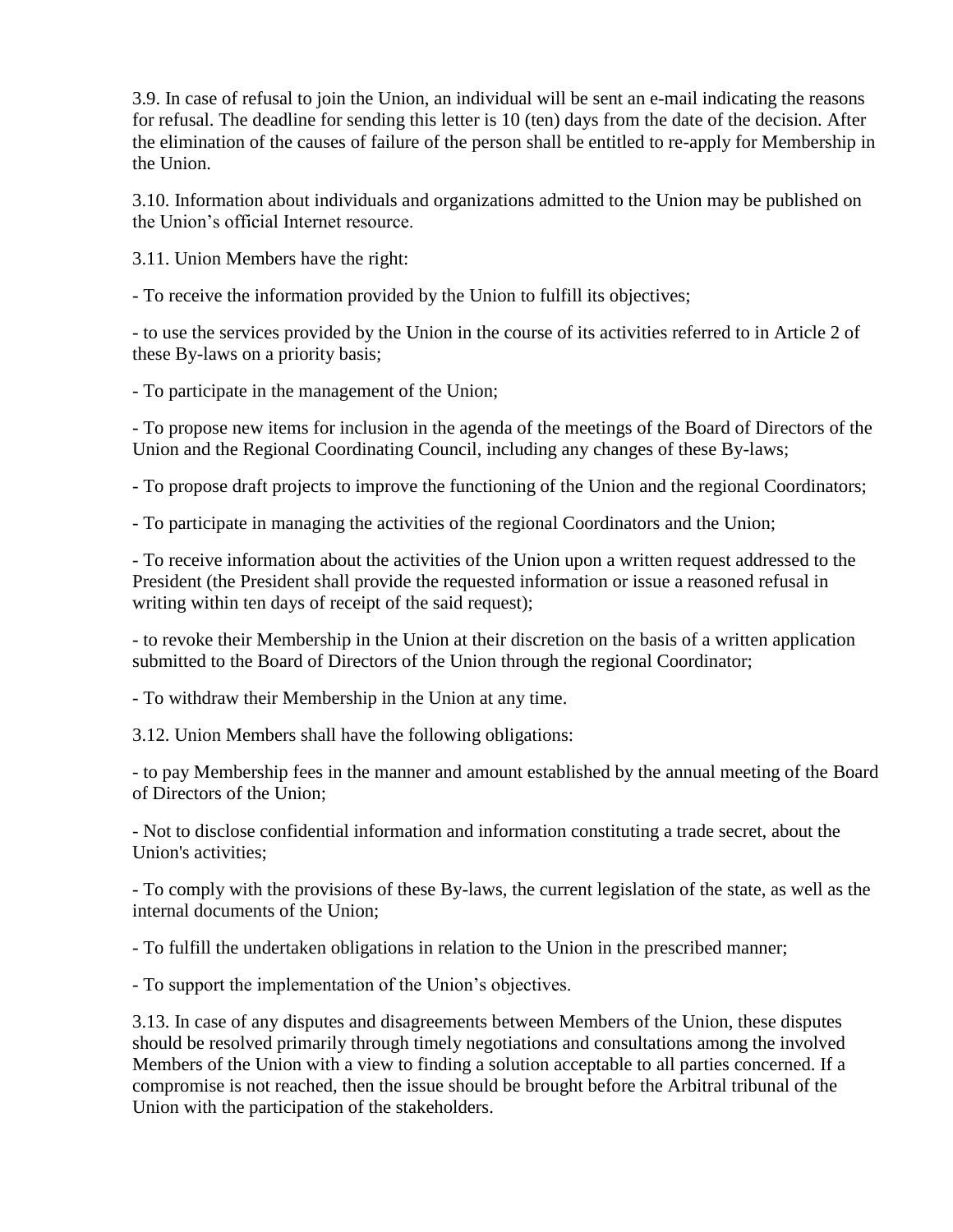Decision made by the Arbitral tribunal to resolve the dispute is binding for all Members of the Union. If any of the conflicting parties considers the decision of the Union's Arbitral unfair, it has the right to settle the dispute in accordance with the current legislation of the state where the violation has taken place.

3.14. The Union Member may be excluded from the Union by decision of the Board of Directors of the Union.

3.15. The grounds for exclusion are as follows:

- Gross and/or repeated violations of the Union By-laws;

- Systematic failure to comply with the recommendations of the regional Coordinator or the Board of Directors of the Union;

- Systematic failure to fulfill the Union's duties, including the payment of Membership fees, or hindering the achievement of the Union's statutory objectives.

3.16. The procedure for voluntary withdrawal from the Union:

- Member of the Union submits the statement on voluntary withdrawal from the Union;

3.17. Information about excluded or released individuals and organizations may be published in a database on the official Internet resource of the Union with the appropriate wording.

3.18. Entrance and Membership fees paid by Members released or excluded from the Union, will not be returned.

#### **Article 4. MANAGEMENT**

4.1. The Union Management shall consist of:

- Forum of the Union Members;

- Quarterly and/or Semi-annual Meeting of the Board of Directors of the Union and the regional Coordinators;

- The President.

4.2. The supreme governing bodies of the Union are the President and the Board of Directors of the Union.

4.3. The exclusive preserve of the Union Members Forum includes:

- Introduction of amendments and additions to the By-laws;

- identifying priority areas for action and the principles of formation and use of the non-profit property of the Union;

- Adoption and amendment of the internal documents of the Partnership, provided by paragraph 3.12. hereof;

4.4. The regular Forums of the Union Members shall be held not less than once a year in the terms defined by the Forum itself.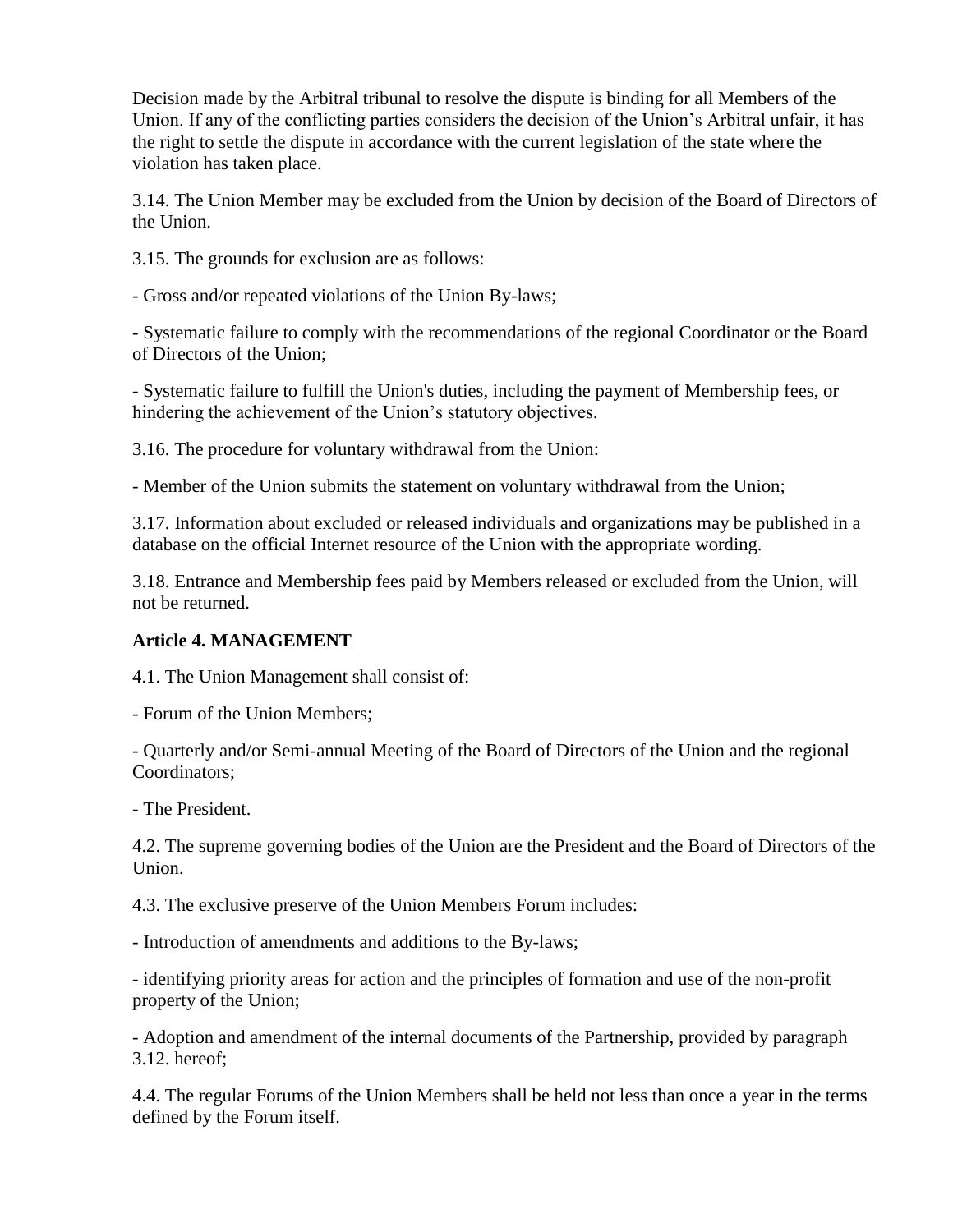4.5. Extraordinary Forums of the Union Members shall be held on the initiative of the President or at the request of at least one third of the Union Members.

4.6. The proposal to convene an extraordinary Forum of the Union Members shall be sent to the regional Coordinators in writing specifying the matters to be considered, and the date of the meeting taking into account the time needed for the preparation of the Forum of the Union Members, but not later than 60 days before the date specified in the proposal.

4.7. Organizational support for convening and holding of the Forum of the Union Members is carried out by the person authorized for that purpose by the President of the Union.

4.8. Union Members are notified of the convening of the Forum of the Union Members in writing or by e-mail with the draft agenda, as well as the place and time of the Forum no later than 45 days prior to the Forum.

4.9. The Forum of the Union Members is held in the manner prescribed by the By-laws of the Union. During the Forum, the Forum's agenda can be changed by the decision of the participating Members of the Union.

4.10. Before the opening of the Forum of the Union Members the participants shall be registered and a secretary and a presidium of the 3 Members of the Union are elected to coordinate the work of the Forum and to assist the President of the Union and the regional Coordinators.

4.11. The work of the Forum shall be managed by President of the Union with the support of the regional Coordinator from the country where the Forum is held. The Forum of the Union Members has decision-making authority if the vote was attended by over half of the Union Members. If the required quorum is not achieved, the Presidium of the Forum has the right to open the Forum or move the Forum to a different date and/or country, but not more than by 60 days. The Union Members are informed about the decision in accordance with the procedure and within the time limit established by paragraph. 4.8 hereof.

4.12. The decisions of the Forum of the Union Members are made by voting by the Members of the Union present at the meeting, each of the Members having one vote. The decision of the Forum of the Union Members is recorded in the Forum minutes and signed by the Board of Directors and the Secretary of the Forum. The decisions enter into force 10 days after the Forum.

4.13. Passing decisions on matters within the exclusive competence of the Union Forum Members requires a two-thirds majority of the total number of the Non-profit Union Members participating in the Forum.

4.14. The decision on changes to the paragraphs of the By-laws and the Code of Ethics is passed unanimously by the Members of the Non-profit Union by open voting at the annual Forum, or by the consent of the Union Members sent via e-mail.

4.15. Decisions passed by the Forum of the Union shall be brought to the attention of all Members of the Union within 10 days and are binding for all Members of the Union.

4.16. In between the forums of the Union, the Management of Non-commercial Union **UNIPRO, Inc**. is carried out by a permanent collegial body - the Board of Directors of the Union.

4.17. The Board of Directors of the Union shall consist of not less than three (3) but never an even number of Members of the Union.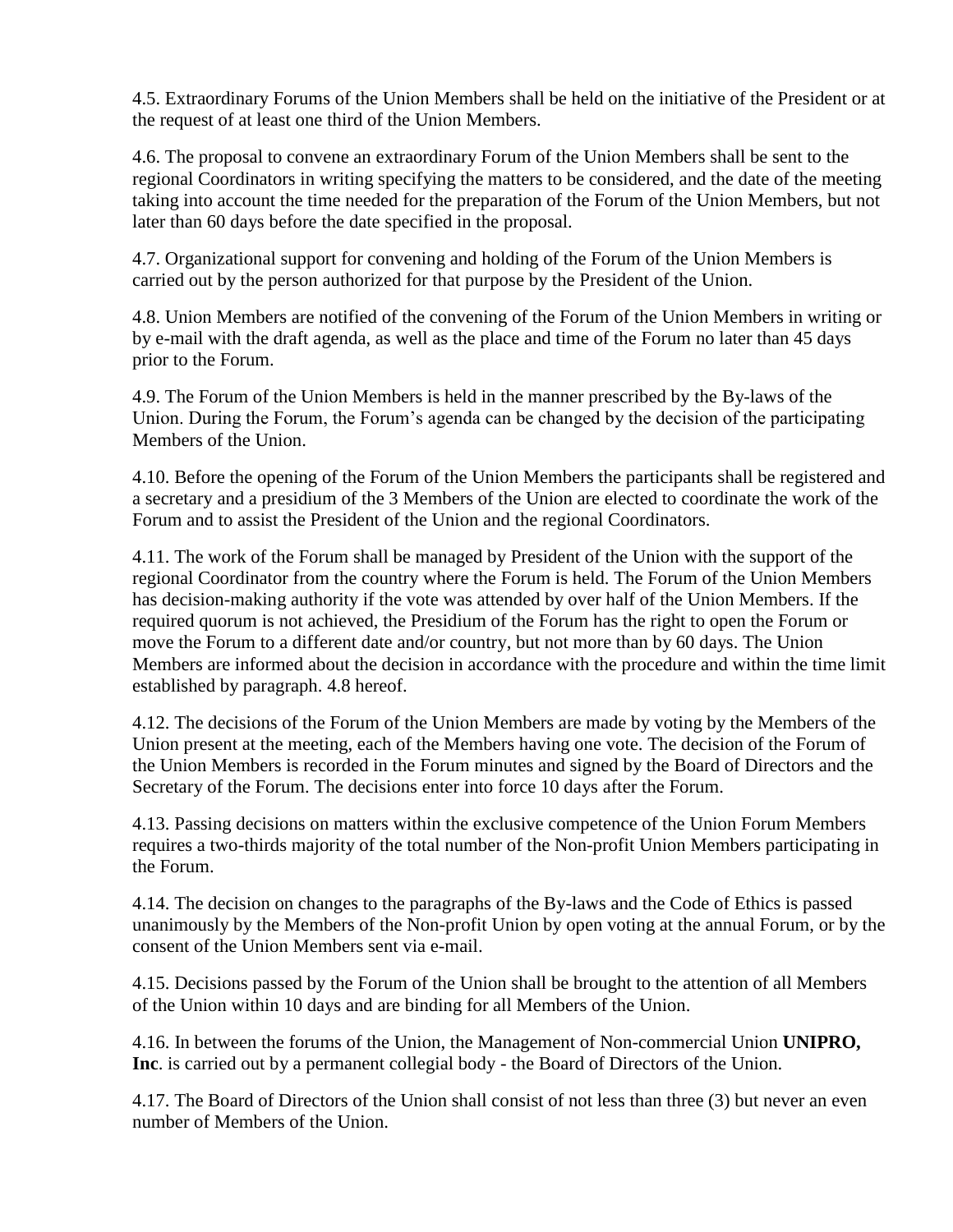4.18. The Board of Directors of the Union is responsible for:

- The election of the Arbitral tribunal and the early termination of its powers;

- Approval of the annual report and annual balance sheet of the Union;

- Approval of the programs and projects of the Union;

- Establishment of regional hubs and opening representative offices of the Union, as well as the appointment of their leaders;

- Participation in other organizations;

- approval of the normative documents regulating the work of the regional Coordinators and representatives, as well as the funds, permanent and temporary committees and commissions created under the decision of the Board of Directors of the Union;

- Approval of the budget (financial plan) of the Union;

- Determination of the size and terms of entrance and Membership fees payment;

- Approval of internal documents of branches and representative offices, permanent and temporary committees and commissions;

- Union Forum convening, preparation of the draft agenda;

- setting the current tasks of the Union, creation of committees, working groups and other temporary structures for tackling some of the most important issues; control over their work;

- making decisions on the establishment of the media to promote the Members of the Union work and to share their views;

- making decision to for the Union to enter another non-governmental, non-profit organizations and associations worldwide, as well as the international organizations;

- Approval of the proposals on the admission of new Members of the Union;

- The Board of Directors elects the Board of Counselors of the Union of UNIPRO

- The Board of Directors has the right to make decisions on other issues of organization and activities of the Union.

4.19. The Board of Counselors is elected for a period of three years by the Board of Directors of the Union from among the professional members of the Union.

4.20. The Board of Directors is headed by President of the Union.

4.21. By the decision of the Board of Directors its sessions can be joined, in an advisory capacity, by the Union Members, representatives of state and public bodies and organizations.

4.22. A Member of the Board of Counselors who twice failed to take part in the meeting of the Board of Counselors of the Union without a valid reason, may be suspended from his or her duties, and prematurely removed from the Board of Counselors by the decision of the President, followed by a written notice.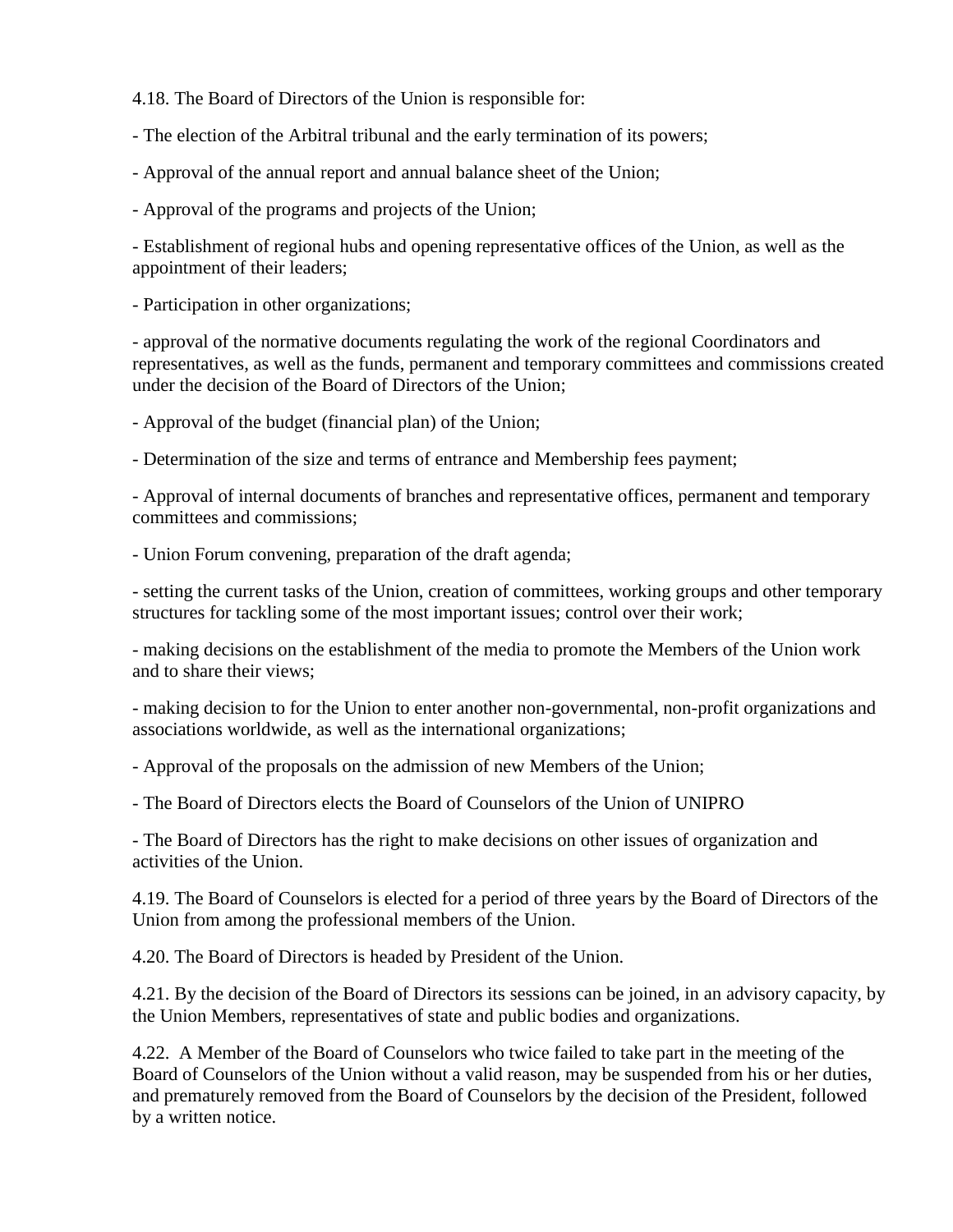4.23. Meetings of the Board of Directors of the Union shall be held at least once every six months under the chairmanship of the President (Chair). In the absence of the President of the Board of Directors, his or her functions can be performed by another member of the Board of Directors of the Union appointed by the President. If there are any urgent questions concerning the activities of the Union, the Board of Directors of the Union has the right to conduct an unscheduled meeting. In this regard, it is permitted to hold an unscheduled meeting of the Board of Directors of the Union through conferencing or e-mail.

4.24. The Board of Directors of the Union shall have the authority to make decisions if the meeting attended by more than half of its Members.

4.25. The Board of Directors decisions are made by vote of its Members, each of whom has one vote (for or against).

4.26. All decisions of the Board of Directors of the Union are adopted by a simple majority of its Members present at the meeting.

4.27. The Board of Directors of the Union decisions are registered in the minutes signed by the Chairman and the secretary of the meeting of the Presidium of the Union.

4.28. At the request of not less than one third of the Members of the Board of Directors of the Union the decision made can be submitted for approval to the Forum of the Union Members.

4.29. The President of the Union is responsible for current management of the Union. The responsibilities of the President as the sole executive body include:

- Overall management of the current activity of the Union;

- acting without a power of attorney on behalf of the Union and representing the Union in negotiations with legal entities and individuals in the US and abroad; on behalf of the Union entering into treaties, agreements and conducting other transactions that do not contradict the Bylaws of the Union and the US legislation;

- Organization of legal and administrative support activities of the Union;

- Appointment of the Vice-Presidents of the Committees of the Union activities and termination of their powers;

- Appointment of the Chairmen of the Committees of the Union activities and termination of their powers;

- Appointment of Regional Coordinators of the Union termination of their powers;

- raising of funds for the financing of the programs, projects and activities approved by the Union;

- Coordination of the activities of the Committees of the Union, approval of their annual reports;
- Approval of the limits and estimates of the administrative expenses;

- determining the conditions of remuneration of staff of the Union;

- Staff hiring and dismissal, in accordance with the Labor Agreement of the Union, making decisions on the corporate rewards and sanctions;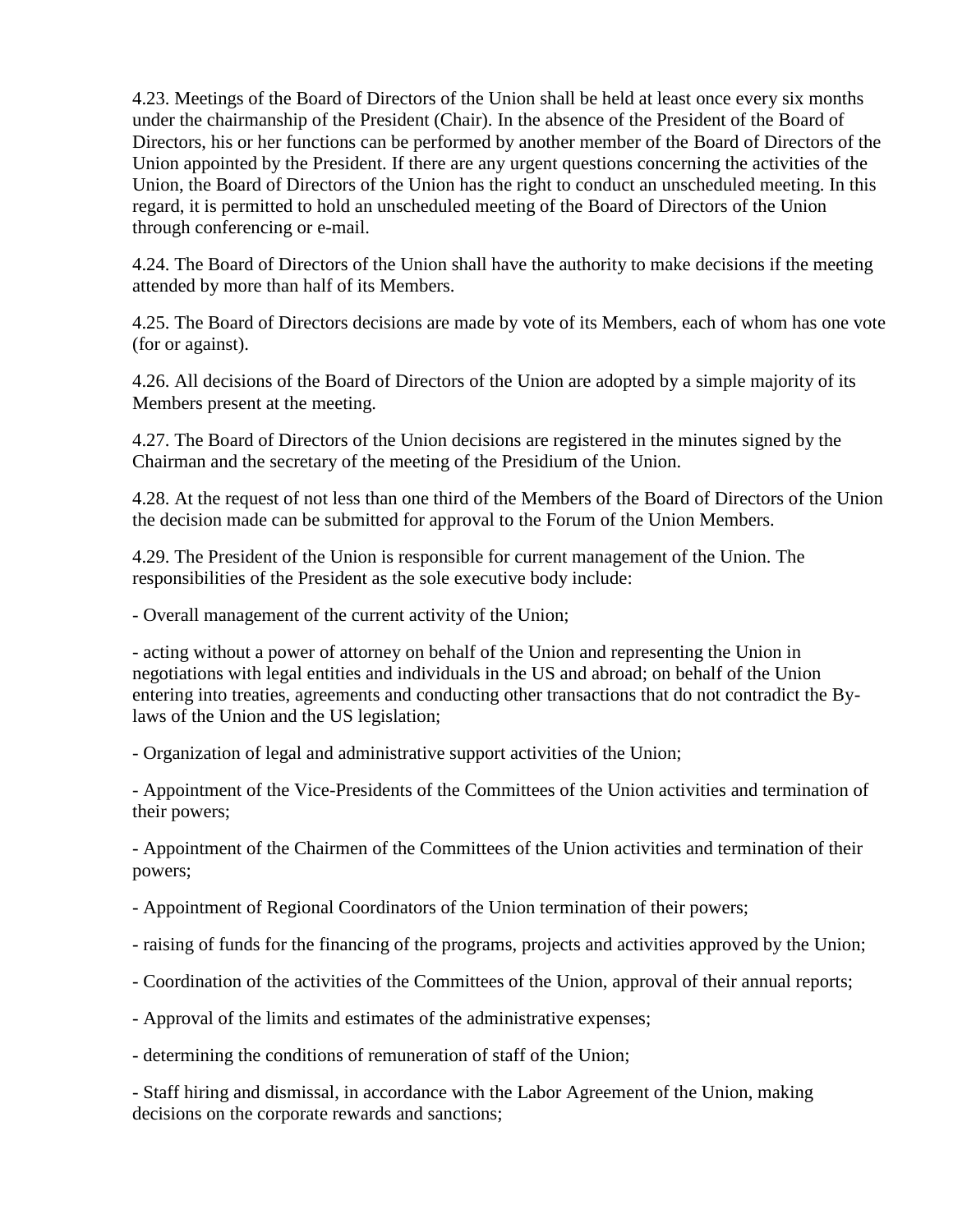- issuing orders and instructions, approval of regulations, work rules, functional responsibilities, issuing powers of attorney;

- inviting experts to participate in the development of programs and projects of the Union;

- opening the Union's accounts in US banks, disposal of the received loans, property and financial resources of the Union, as well as the implementation of current expenditure of the Union within the approved cost estimates.

4.30. The President of the Union has the right to address other issues of the Union, except for matters requiring the decision of the Forum of the Union Members.

4.31. The President prepares an annual address to the Union Forum on the implementation of plans of the Union and carrying out stand-alone function of the Union, as well as on its long-term future development. The annual address of the President also includes the results of the Board of Directors of the Union activities managed y the President, in the form of an annual report.

4.32. Current management of the Union can also be carried out by the Vice President, acting on the basis of the power of attorney issued by the President.

# **Article 5. PROPERTY AND ECONOMIC ACTIVITY**

5.1. The main source of activity and formation of the property of the Union are the admission and annual contributions (fees) of its Members. The contributions can be in a form of cash and other tangible and intangible assets, property and property rights. Contributions to the Union made by its Members, shall become the property of the Union.

5.2. In the event of payment a non-monetary fee, the right to use the payment should be transferred to the Union within one month from the due date of the fee payment.

5.3. The Union may possess equipment, cash, securities and other property necessary to implement its statutory goals and objectives.

5.4. The Union uses the property belonging to it, and carries out its production activities and business operations only to achieve the statutory goals and objectives in the manner prescribed by the US legislation for non-governmental, non-profit organizations.

5.5. Financial and material resources of the Union are made of:

- Admission fees of Union Members;

- Membership fees of Union Members;
- Donations of US and foreign individuals and legal entities;
- Dividends on shares, bonds and other securities and deposits;
- Revenues from the educational and training of the Union Members (courses, workshops);
- Organization of the advertising campaign for the Union Members;

- Other money and other funds received by the Union on the basis not inconsistent with US law and the Union Members' regions.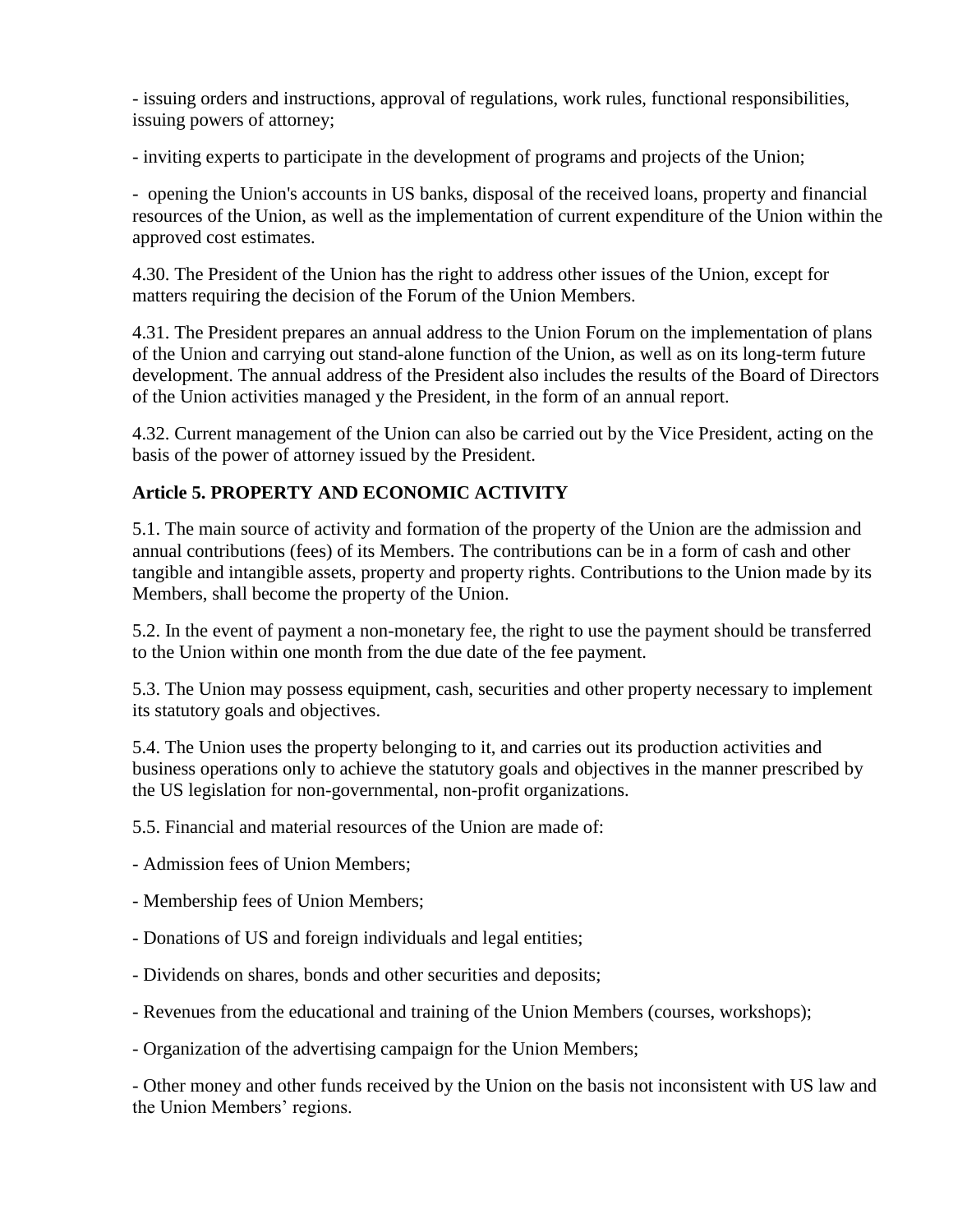5.6. The size, order and terms of payment of registration fees are determined by the decision of the Board of Directors of the Union.

5.7. The size, order and terms of payment of Membership fees are determined by the Board of Directors of the Union.

5.8. For logistical and financial support of the its objectives the Union has the right to:

- to raise and organize the use of material and financial resources of investors, and other resources for the implementation of the Union's statutory goals and objectives, projects and programs;

- Open accounts in banks;

- use bank loans;

- receive grants, including the government grants.

5.9. Member of the Union shall be liable to the Union in the amount of losses incurred by the Union. If the losses of the Union are caused by several Members of the Union, their liability is joint and several.

5.10. The President has the right to set up a commission to determine the damage inflicted by the Union and convey materials to the Arbitral tribunal.

#### **Article 6. ARBITRAL TRIBUNAL**

6.1. The Arbitral tribunal shall be elected by the Board of Directors of the Union of the number of Members of the Union consisting of not less than three people for the term of three years.

6.2. Members of the Arbitral Tribunal may not be members the Board of Directors of the Union or other Department of the Union Management.

6.3. The functions of the Arbitral Tribunal include:

- Resolution of disputes between Members of the Union;

- Resolution of disputes between the Union and other individuals or entities on the professional activity of Members of the Union;

- Consideration of materials on the damage to Members of the Union or to the International Union of Professionals and making decisions.

6.4. In case of improper performance of its functions, the Arbitral tribunal may be re-elected by the Board of Directors of the Union.

# **Article 7. REORGANIZATION AND LIQUIDATION**

7.1. Reorganization (merger, acquisition, division, separation) of the Union can be performed by decision of the Board of Directors, if the decision is adopted by at least half of the total number of the Board of Directors Members. The decision on the reorganization shall be adopted unanimously by all Members of the Board of Directors.

7.2. The partnership may be liquidated: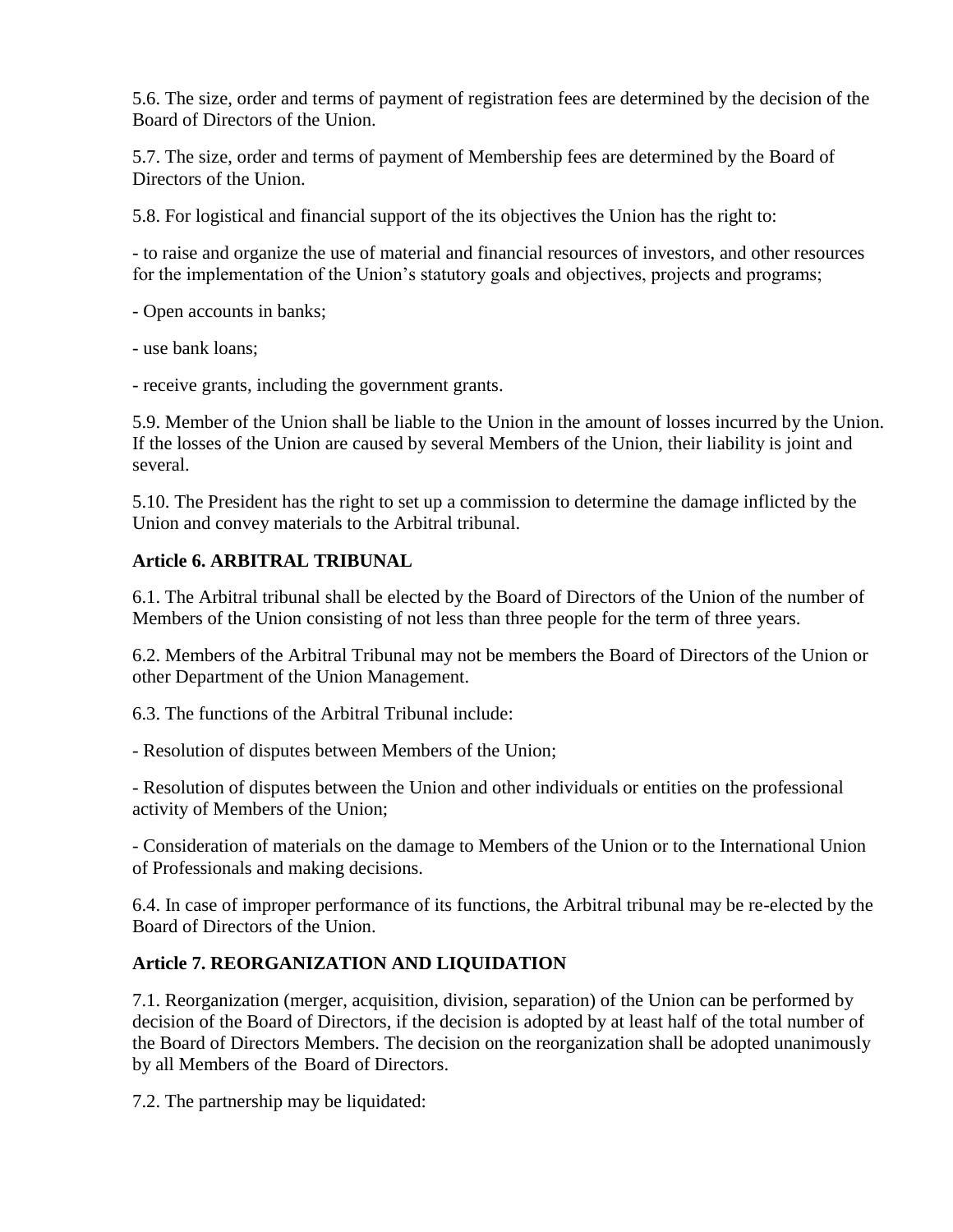- by the decision of the Board of Directors, if the decision is adopted by at least 75% of the total number of the Board of Directors Members;

- By the court's decision.

7.3. Liquidation and reorganization of the Union is carried out on the grounds and in the manner prescribed by the US legislation.

7.4. Property and assets of the liquidated Union, remaining after satisfaction of creditors' claims shall be used for the statutory purposes of the Union and/or for charitable purposes in the manner determined by the Board of Directors of the Union.

7.5. The Union shall be deemed liquidated or reorganized after making appropriate changes in the documents kept with the GA, US State Secretariat.

# **Article 8. STORAGE OF DOCUMENTS**

8.1. The Union maintains personnel records and other documents in accordance with the requirements of US law on non-governmental, non-profit organizations. The President is responsible for the safekeeping of documents (administrative, financial, economic, and others.).

8.2. The Union must keep the following documents:

- Constitutive documents of the Union, as well as the new entries to the constituent documents of the Union and duly registered amendments and additions;

- minutes of the general meetings of the Union containing the decision of the initiators of the creation of the Union, and the approval of monetary valuation of non-monetary contributions, as well as other decisions relating to the establishment of the Union;

- A document confirming the state registration of the Union;
- Documents confirming the right of the Union to possess its inventories;
- Internal documents of the Union;
- Provisions on regional Coordinators of the Union;
- Minutes of the Forum (General Meeting) of the Union;

- The auditor's opinion, the reports of the state bodies of financial control;

- other documents required by federal and state laws and other legal acts of the United States, the Union By-laws, the Union's internal documents, decisions of the General Meeting of the Union, the Board of Directors and the President;

- All of the above documents of the Union are kept at the location in accordance with paragraph 1.10. Article 1 of the By-laws.

8.3. At the request of a Member of the Union, the Union is obliged within a reasonable time to provide him or her opportunity to get acquainted with the present By-laws, including their changes. The Union shall, upon request of the Member of the Union, provide him or her with a copy of the By-laws of the Union.